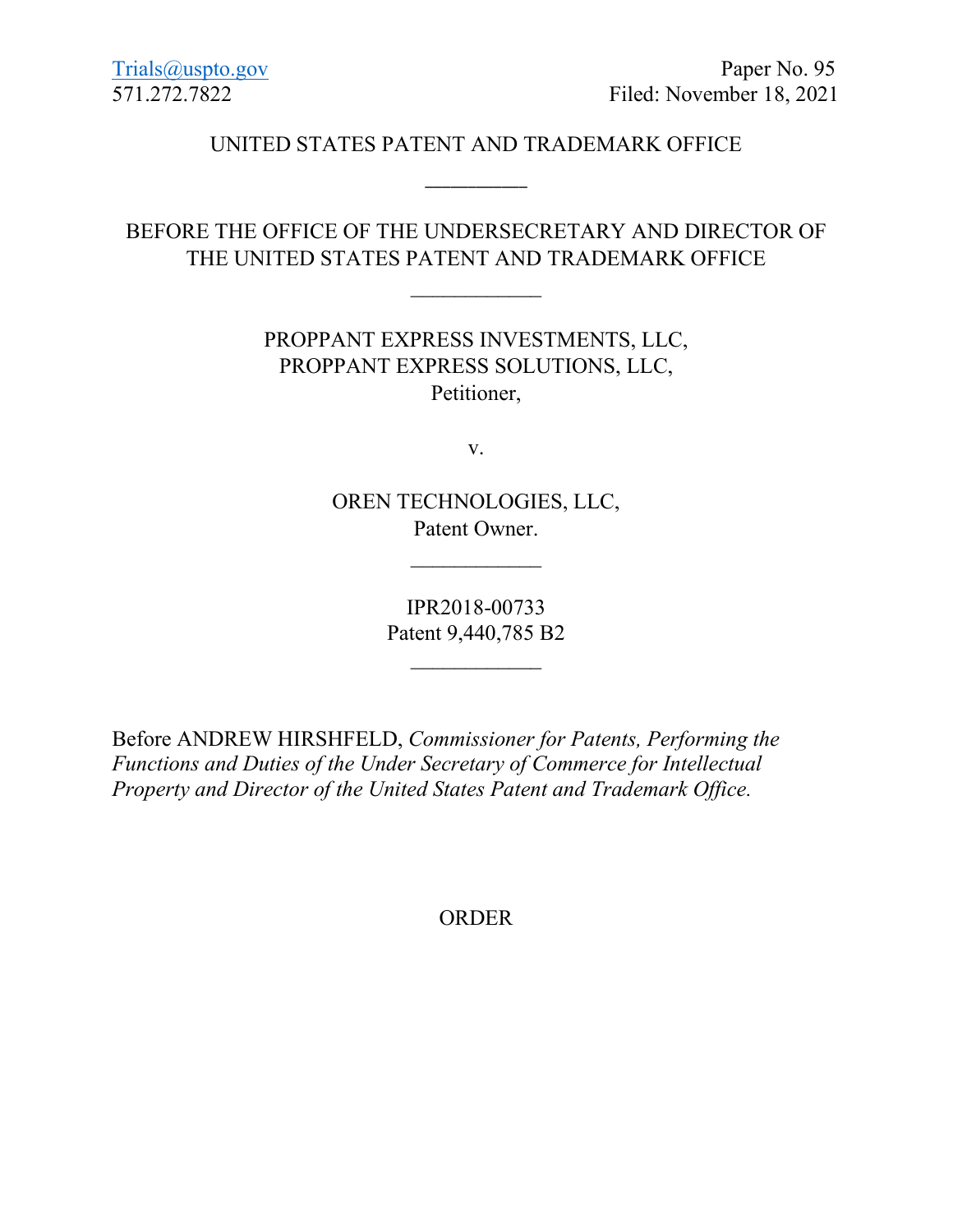### IPR2018-00733 Patent 9,440,785 B2

Oren Technologies, LLC ("Patent Owner") requests Director review of the Patent Trial and Appeal Board ("Board") Final Written Decision determining all challenged claims of U.S. Patent No. 9,440,785 B2 ("the '785 patent") unpatentable (Paper 80, "Decision" or "Dec."). Paper 94; Ex. 3100. In the Final Written Decision, the Board found claims 1, 3, 6, 9, 10, 13, and 15 unpatentable as having been obvious over the Sheesley,<sup>[1](#page-1-0)</sup> Hurst,<sup>[2](#page-1-1)</sup> Harris '554<sup>[3](#page-1-2)</sup> or Harris '809,<sup>[4](#page-1-3)</sup> and Luharuka<sup>[5](#page-1-4)</sup> references. *See* Dec. 63. The Board found claims 7, 8, 11, 14, 16–19, and 21–23 unpatentable as having been obvious over the Sheesley, Hurst, Harris '554 or Harris '809, Wietgrefe, [6](#page-1-5) and Luharuka references. *See id*. The Board declined to give weight to Patent Owner's objective evidence of nonobviousness because the Board determined that Petitioner rebutted Patent Owner's presumption of nexus by showing that Patent Owner's commercial success and industry praise were the result of additional, unclaimed features of the Sandbox Product. *Id.* at 58–62.

Patent Owner argues that Director review is appropriate because the Board erred by failing to give appropriate weight to Patent Owner's objective evidence of nonobviousness. Paper 94, 1–2, 7–9. Patent Owner argues that the Board applied a similar analysis in its final written decision in *Proppant Express Investments, LLC v. Oren Technologies, LLC*, IPR2017-01918, Paper 83 (PTAB Feb. 14, 2019), which the U.S. Court of Appeals for the Federal Circuit vacated and remanded for further analysis of objective evidence of nonobviousness. *See* Paper 94, 9–12

l

<span id="page-1-0"></span><sup>&</sup>lt;sup>1</sup> US 2013/0206415 A1, published August 15, 2013 (Ex. 1003).

<span id="page-1-1"></span><sup>2</sup> US 5,413,154, issued May 9, 1995 (Ex. 1004).

<span id="page-1-2"></span><sup>3</sup> US 2014/0083554 A1, published March 27, 2014 (Ex. 1007).

<span id="page-1-3"></span><sup>4</sup> US 2016/0332809 A1, published November 17, 2016 (Ex. 1008).

<span id="page-1-4"></span><sup>5</sup> US 9,624,036 B2, issued April 18, 2017 (Ex. 1006).

<span id="page-1-5"></span><sup>6</sup> US 8,387,824 B2, issued March 5, 2013 (Ex. 1005).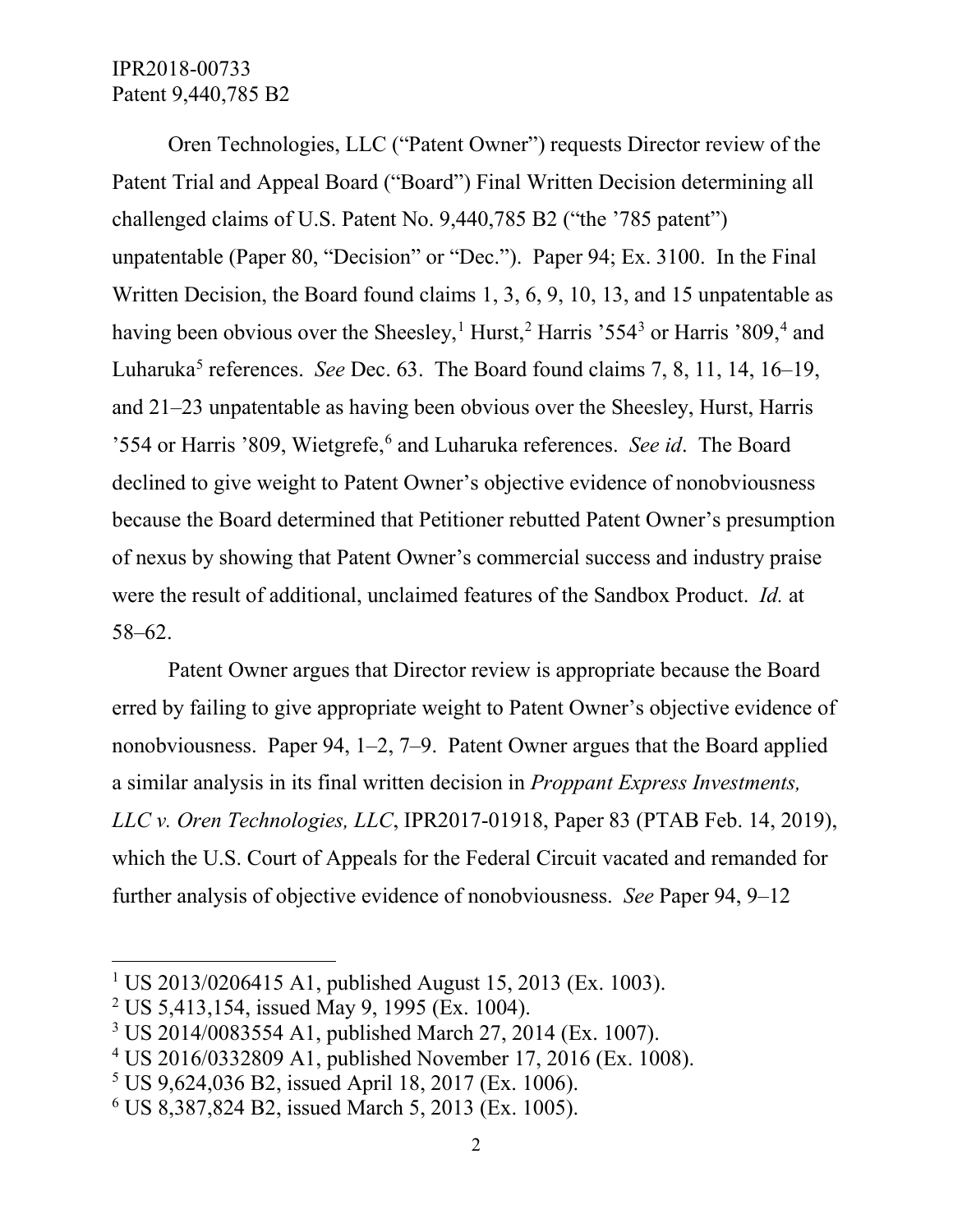IPR2018-00733 Patent 9,440,785 B2

(citing *Oren Techs., LLC v. Proppant Express Invs. LLC*, No. 2019-1778, 2021 WL 3120819, at  $*7-8$  (Fed. Cir. July 21, 2021) (unpublished) (finding that "failure to address the Sandbox container-specific evidence [of nonobviousness] was legal error by the Board") ("*Oren Techs.*").

I have considered Patent Owner's request. The Board's analysis of Patent Owner's objective evidence of nonobviousness in this case is substantially similar to the Board's analysis at issue in the Federal Circuit case noted above. As such, I grant Director review for the Board to address Patent Owner's objective evidence of nonobviousness in light of the Federal Circuit's decision in *Oren Techs.* Accordingly, this case is remanded to the Board to weigh any evidence of record showing that the patented invention itself, in addition to any unclaimed elements, contributes to the commercial success and praise of the Sandbox Product. *See Oren Techs.*, 2021 WL 3120819, at \*7.

Accordingly, based on the foregoing, it is:

ORDERED that the Board's Final Written Decision (Paper 80) is vacated; and

FURTHER ORDERED that the Board shall issue a new final written decision that addresses Patent Owner's objective evidence of nonobviousness as to the patented invention's contributions to the commercial success and praise of the Sandbox Product.

3